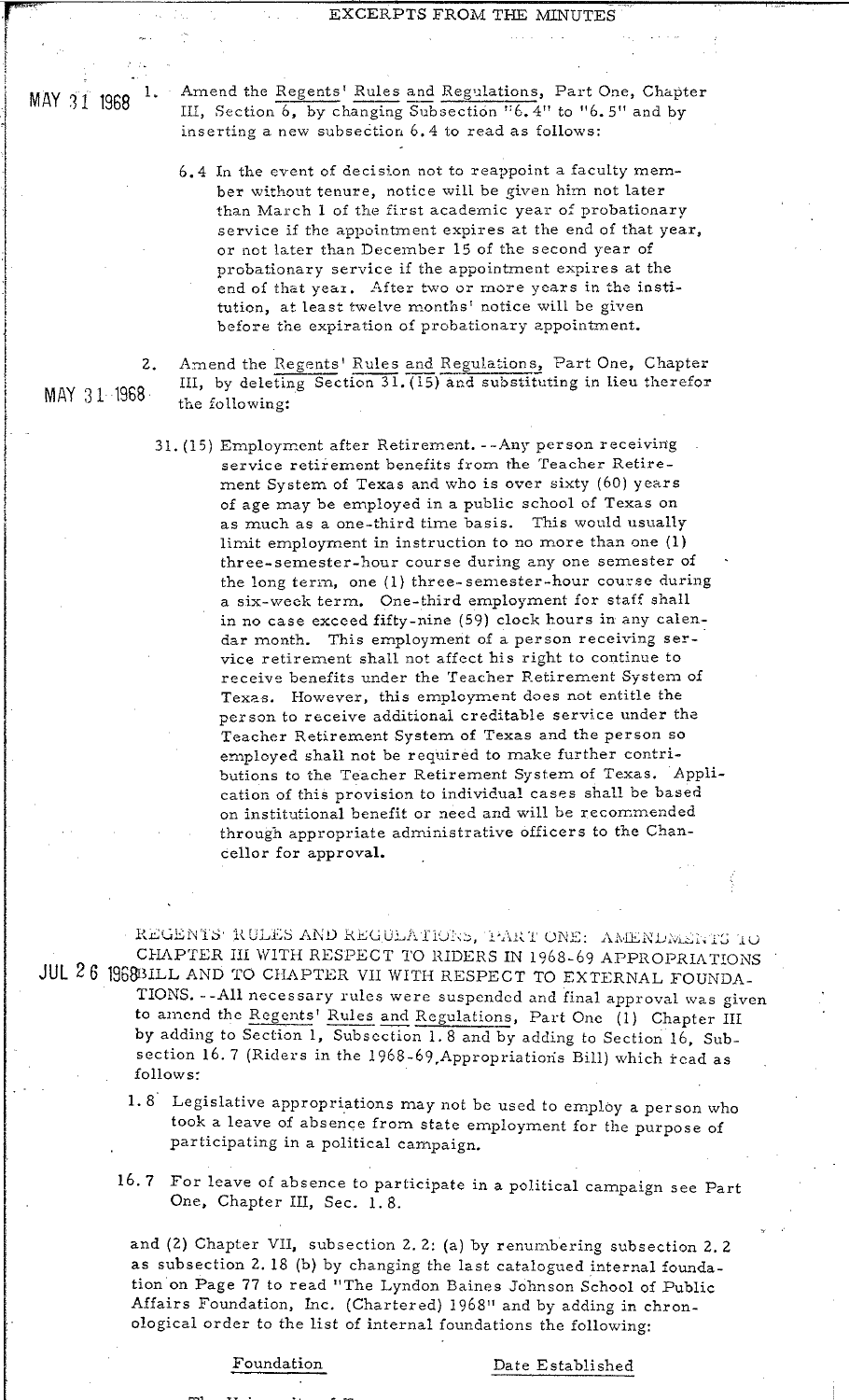before the expiration of probationary appointment.

MAY 31 1968

 $\overline{2}$ .

Amend the Regents' Rules and Regulations, Part One, Chapter III, by deleting Section 31. (15) and substituting in lieu therefor the following:

31. (15) Employment after Retirement. -- Any person receiving service retirement benefits from the Teacher Retirement System of Texas and who is over sixty (60) years of age may be employed in a public school of Texas on as much as a one-third time basis. This would usually limit employment in instruction to no more than one (1) three-semester-hour course during any one semester of the long term, one (1) three-semester-hour course during a six-week term. One-third employment for staff shall in no case exceed fifty-nine (59) clock hours in any calendar month. This employment of a person receiving service retirement shall not affect his right to continue to receive benefits under the Teacher Retirement System of Texas. However, this employment does not entitle the person to receive additional creditable service under the Teacher Retirement System of Texas and the person so employed shall not be required to make further contributions to the Teacher Retirement System of Texas. Application of this provision to individual cases shall be based on institutional benefit or need and will be recommended through appropriate administrative officers to the Chancellor for approval.

REGENTS' RULES AND REGULATIONS, TART ONE: AMENDMENTS TO CHAPTER III WITH RESPECT TO RIDERS IN 1968-69 APPROPRIATIONS JUL 26 1969BILL AND TO CHAPTER VII WITH RESPECT TO EXTERNAL FOUNDA-TIONS. -- All necessary rules were suspended and final approval was given to amend the Regents' Rules and Regulations, Part One (1) Chapter III by adding to Section 1, Subsection 1.8 and by adding to Section 16, Subsection 16.7 (Riders in the 1968-69 Appropriations Bill) which read as follows:

- 1.8 Legislative appropriations may not be used to employ a person who took a leave of absence from state employment for the purpose of participating in a political campaign.
- 16.7 For leave of absence to participate in a political campaign see Part One, Chapter III, Sec. 1.8.

and (2) Chapter VII, subsection 2.2: (a) by renumbering subsection 2.2 as subsection 2.18 (b) by changing the last catalogued internal foundation on Page 77 to read "The Lyndon Baines Johnson School of Public Affairs Foundation, Inc. (Chartered) 1968" and by adding in chronological order to the list of internal foundations the following:

## Foundation

# Date Established

The University of Texas System Foundation, Inc. (Chartered)

### 1967

(c) by changing subsection 2.3 and its subsections to 2.2, 2.21, 2.22, 2.23 and by deleting the new subsection 2.23 and substituting in lieu thereof the following:

2.23 The only presently authorized External Foundation is:

## Foundation

Law School Foundation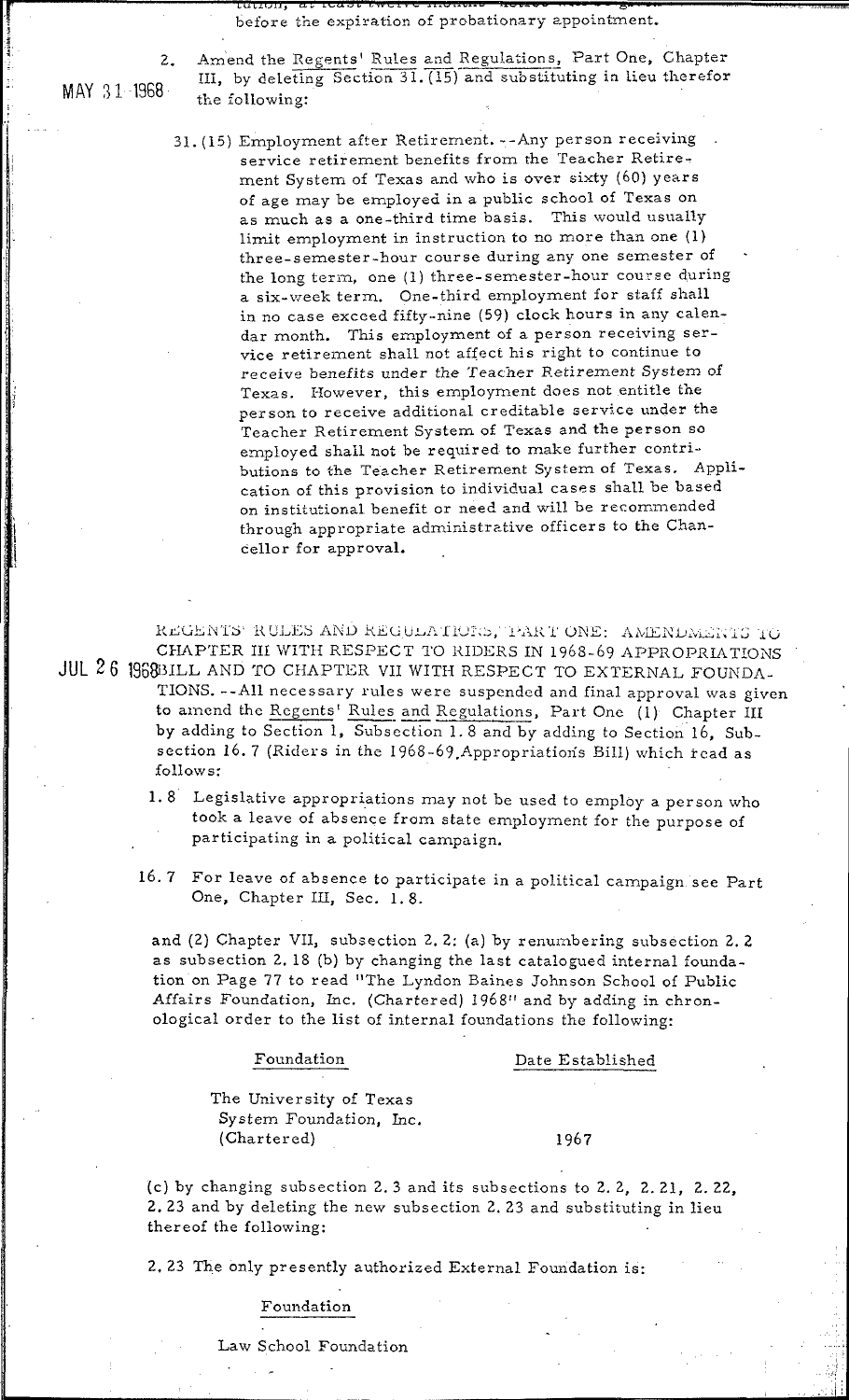APR<sup>19</sup> 1968 REGENTS' RULES AND REGULATIONS, PART ONE: AMENDMENTS TO CHAPTER VI WITH RESPECT TO STUDENT SERVICES AND ACTIVITIES. -- The Board of Regents reaffirming its policies to support the freedoms of each member of the academic community in each institution of The University of Texas System and the rights of due process suspended the necessary rules and adopted the following amendments to the Regents' each member of the academic community in each institution of The Us<br>versity of Texas System and the rights of due process suspended<br>the necessary rules and adopted the following amendments to the <u>Reg</u><br>Rules and Regulation effective immediately:

- **1)** By changing Section **3.3** to read as follows:
- **3. 3** Gambling, immoral conduct, dishonesty, the illegal use, possession, or sale of a drug or narcotic, or the excessive use of intoxicating liquors renders the student subject to discipline. Any student finally convicted of illegal use, possession, or sale of a drug or narcotic shall be automatically expelled from school, regardless of whether or not the illegal act that gave rise to the conviction was committed on the campus of one of the component institutions of The University of Texas System.
	- **2)** By inserting the following new Subsection **3.** 9 and by appropriately renumbering the present Subsections **3.9** through **3.** (14), inclusive:
- **3.9** Any student who, acting either singly or in concert with others, obstructs or disrupts, by force or violence, any teaching, research, administrative, disciplinary, public service, or other activity authorized to be held or conducted on the campus of a component institution of The University of Texas System, shall be subject to discipline, including expulsion. As used in this subsection, the words "force or violence" include such acts as "stand-ins, " "sitins, " and "lie-ins, " when such acts are in fact obstructive or disruptive of any of the authorized activities listed above.
	- **3)** By adding to Section 6 the following two new subsections:
- 6.5 Any employee of any component institution of The University of Texas System, including any member of the faculty or administration, who is finally convicted of the illegal use, possession, or sale of a drug or narcotic, shall be dismissed as an employee, regardless of whether or not the illegal act that gave rise to the conviction was committed on the campus of one of the component institutions of The University of Texas System.
- 6.6 Any employee of any component institution of The University of Texas System, including any member of the faculty or administration, who,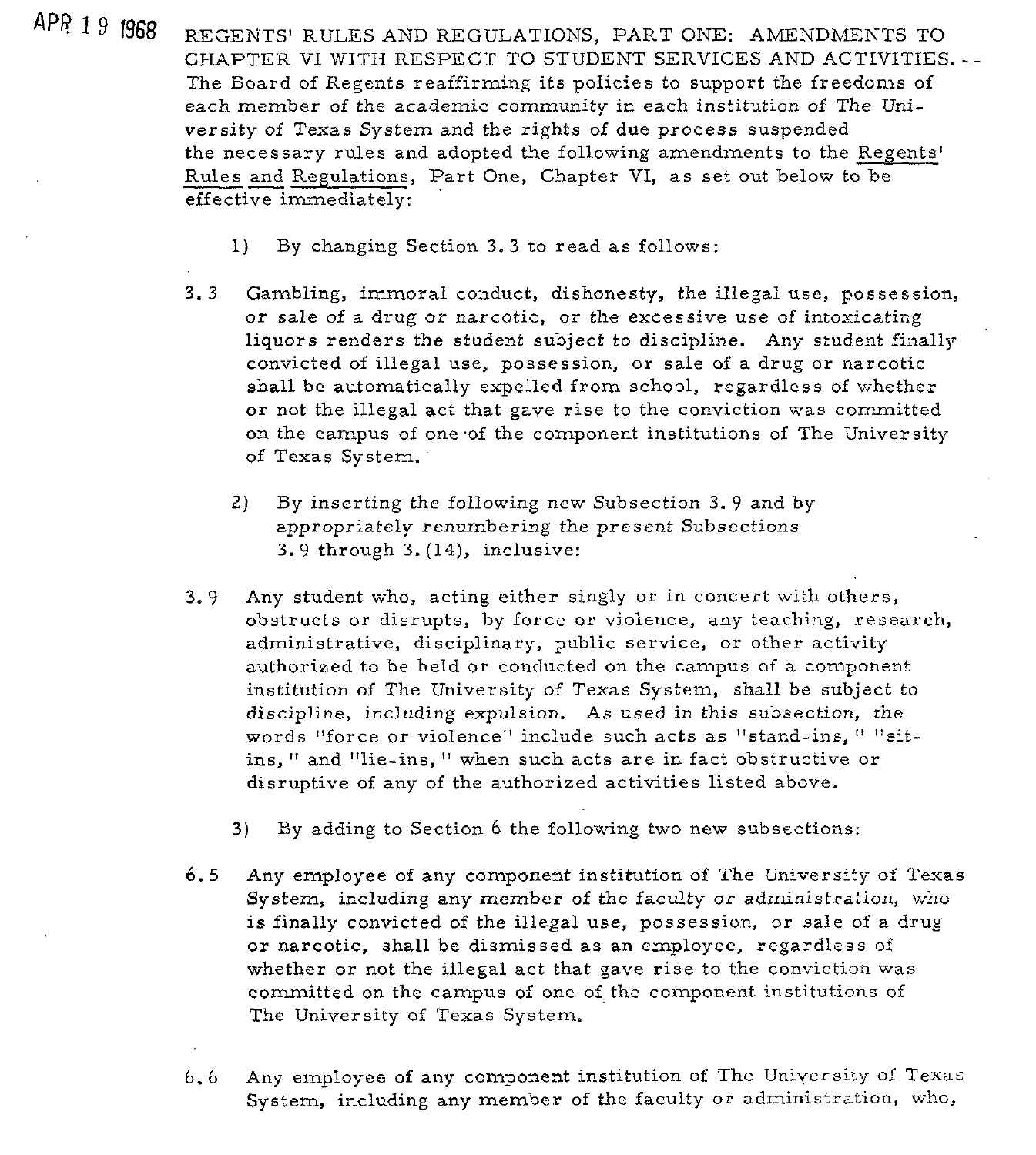acting either singly or in concert with others, obstructs or disrupts, by force or violence, any teaching, research, administrative, disciplinary, public service, or other activity authorized to be held or conducted on the campus of a component institution of The University of Texas System, shall be subject to dismissal as an employee. As used in this subsection, the words "force or violence" include such acts as "stand-ins, " "sit-ins, " and "lie-ins, " when such acts are in fact obstructive or disruptive of any of the authorized activities listed above.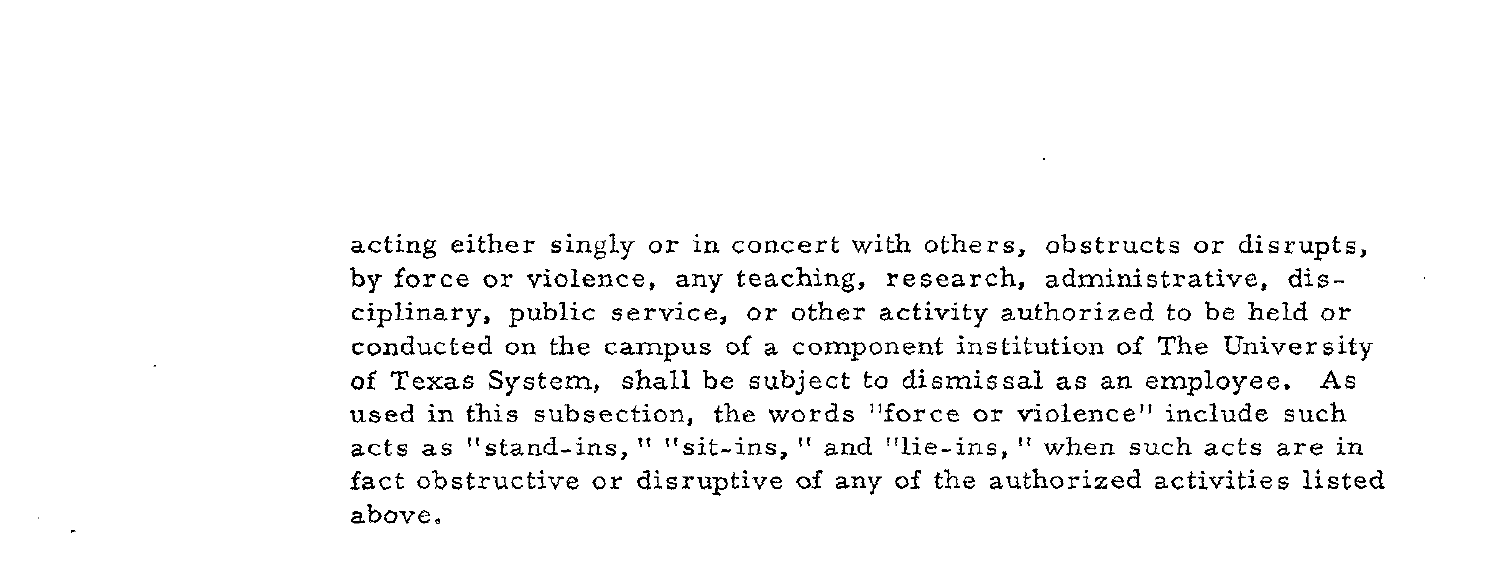**BPR 1 9 BRA** REGENTS' RULES AND REGULATIONS, PART ONE: AMENDMENT TO CHAPTERS I AND I1 WITH RESPECT TO AUDITING OIL AND GAS PRO-DUCTION. --The necessary rules were suspended, and the Regents' REGENTS' RULES AND REGULATIONS, PART ONE: AMENDMENT TO<br>CHAPTERS I AND II WITH RESPECT TO AUDITING OIL AND GAS PRO-<br>DUCTION. --The necessary rules were suspended, and the <u>Regents'</u><br>Rules and Regulations, Part One, Chapter Section 2.461(4) were amended as set out below. This amendment trans- . fers the supervision of Auditing Oil and Gas Production from the area of the Vice-Chancellor for Business Affairs to the area of the Executive REGENTS' RULES AND REGULATIONS, PART ONE: AMENDMENT TO<br>CHAPTERS I AND II WITH RESPECT TO AUDITING OIL AND GAS PRO-<br>DUCTION. --The necessary rules were suspended, and the <u>Regents'</u><br>Rules and Regulations, Part One, Chapter and Regulations to the present method of operation and lists the activities in the same order as they are listed in the budget:

### Chapter I

- 9.26 The Executive Director directs and is responsible for the proper operation of the following budgeted activities:
	- 9.261 Board for Lease University Lands
	- 9.262 Auditing Oil and Gas Production
	- 9.263 University Lands Legal and Surveying
	- 9. 264 University Lands Geology
	- 9.265 Oil Field Supervision and Geophysical Exploration
	- 9.266 University Lands Surface Leasing
	- 9. 267 Endowment Office
	- 9.268 Securities Division
- Chapter I1
- 2.46 Vice-Chancellor for Business Affairs
	- 2.461 In carrying out his primary functions and duties, the Vice-chancellor for Business Affairs:
		- 2.461(1) Recommends policies for the preparation and review of all operating budgets and legislative requests.
		- 2.461 (2) Plans an effective, and insofar a6 practical, uniform system of accounting and budgeting for The University of Texas System institutions and their divisions, including receipt of income and expenditure control through utilization of internal audit and periodic reporting.
		- 2.461(3) Formulates plans for financial reporting' necessary to meet existing requirements and needs according to the highest standards of accounting.
		- 2.461(4) Has direct administrative authority and responsiblity for efficient functioning of the following divisions:
			- 2.461(41) Business offices of the component institutions - (Coordinatior. of activities)
			- 2.461(42) Office of the Comptroller
			- 2.461(43) Office of the Director of Faciiities Planning and Construction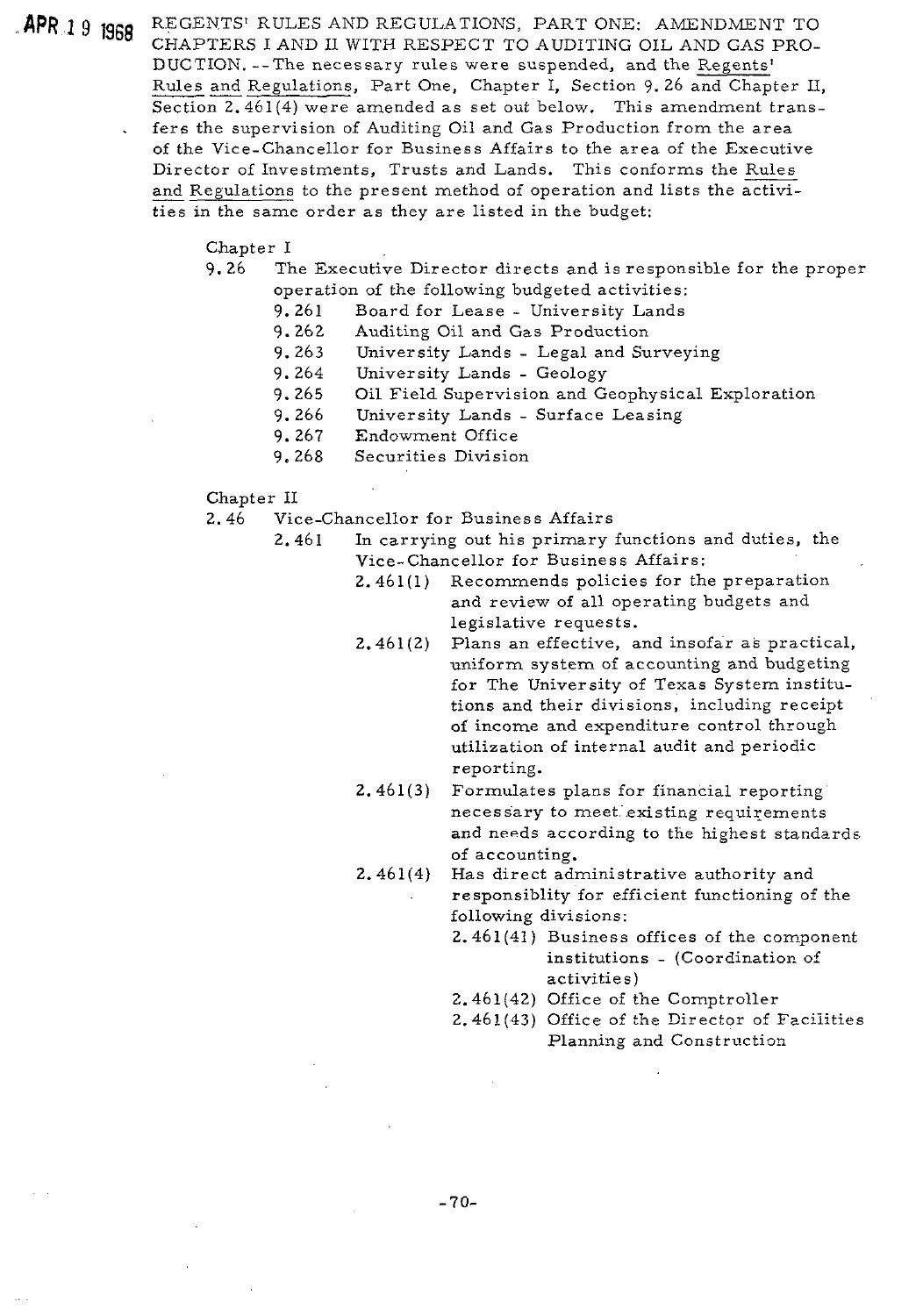2.461(44) Office of Budget Officer 2.461(45) Office of Auditor of The University of Texas **=it** Austin (with respect to the Central Administration activities of his office) 2.461(46) Data Processing Division 2.461(47) U. T. System Personnel Office (and Advisor)

 $\sim 100$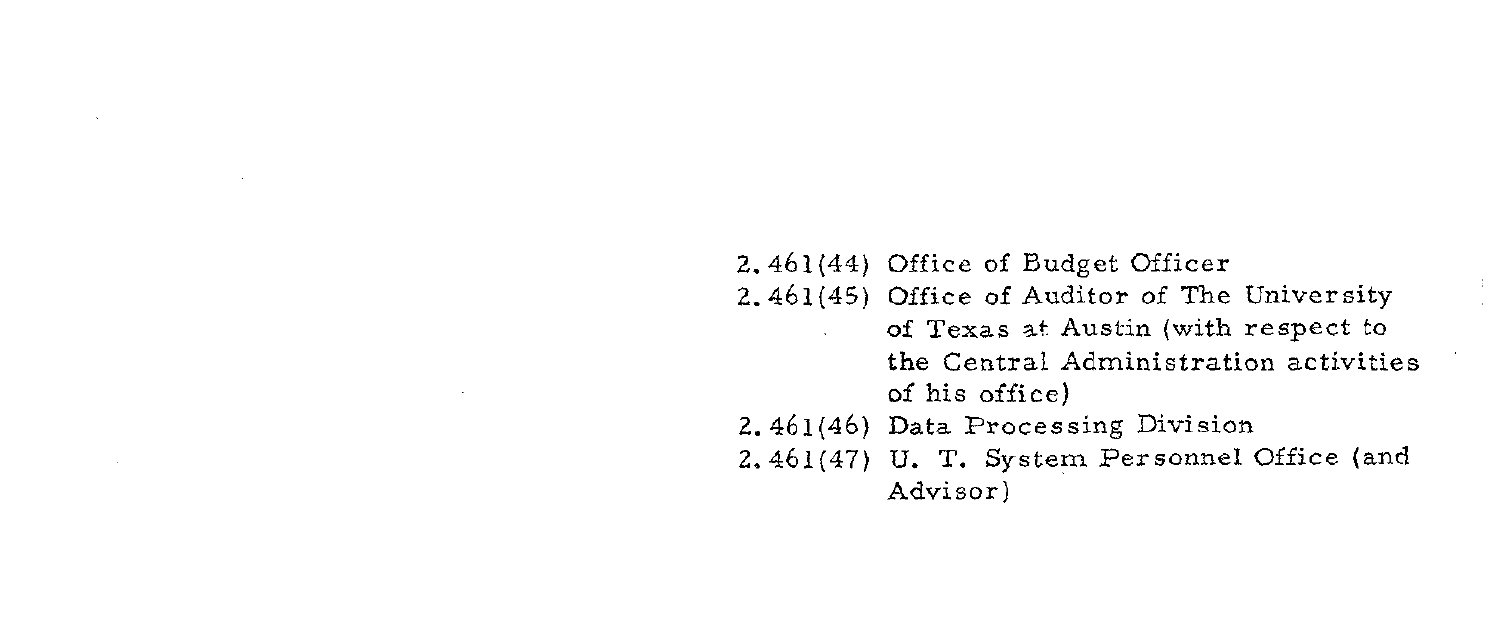$AN$  26 med

 $3<sub>1</sub>$ 

Regents' Rules and Regulations, Part One: Amendment to Chapter III, Sub-sections of Section 31 (Retirement and Modified Service). -- All necessary rules were unanimously waived and Section 31.1 of Chapter III of Part One of the Regents' Rules and Regulations was rescinded, effective immediately, thereby restoring the preexisting rule. The Secretary was directed to denote Sub-section 31.1, to renumber all sub-sections under Section 31 to so conform to this action, and to conform the present Sections 31.4, 31.61, 31.64, and 31.(13) by striking at the end of each of these sections the words "except that, beginning September 1, 1967, no member will be continued on modified service beyond the fiscal year in which his seventy-fifth birthday occurs" so as to read as set out on the following page  $(-17)$ :

- 31.3 Faculty members who have served continuously The University of Texas System, except as set out in Sections 31. (16) and 31. (17), for twenty (20) years or more and have the faculty rank of Instructor, Assistant Professor, Guest Assistant Professor, Associate Professor, Guest Associate Professor, Professor, or Guest Professor, shall be continued after reaching the age of seventy (70) on a reduced salary and upon modified service until the Board of Regents, upon recommendation of the Chancellor and the institutional head involved, determines that they shall retire completely from service with and compensation from The University of Texas System.
- $31.5$
- 31.51 Nonteaching staff members who have reached their forty-fifth birthday by September 1, 1964, and who at that time will have been employed continuously for a period of at least fifteen (15) years, may continue on full-time service and compensation through the fiscal year that includes their sixty-fifth birthday and they may then be continued upon modified service until the Board of Regents, upon recommendation of the Chancellor and the institutional head involved, determines that they shall retire completely from service with and compensation from The University of Texas System.
- 31.54 Nonteaching staff members who have reached their sixty-fifth birthday by September 1, 1964, may continue on full-time service and compensation through the fiscal year that includes their seventieth birthday, and, if they have at that time completed twenty (20) years of continuous service, they may continue upon modified service until the Board of Regents, upon recommendation of the Chancellor and the institutional head involved, determines that they shall retire completely from service with and compensation from The University of Texas System.

第十五章

原理 日本 (日本)

在于时间,我们

**THE REAL PROPERTY CONTROL** 

- 31. (12) In deciding when a faculty member shall retire from all service with and compensation from The University of Texas System, the Board of Regents will consider his current capacity for work, his service to The University of Texas System, and the retirement benefits to which he is entitled under the Teacher Retirement System of Texas and the Federal Social Security laws; with the expectation that for each voting member of the faculty with at least twenty-five (25) years of faculty membership in The University of Texas System, modified service will be continued until the retirement benefits receivable are approximately equal to the amount that would be received under modified service.
- REGENTS' RULES AND REGULATIONS, PART ONE: CHANGE IN JAN 26 1968 CHAPTER III, SECTION 31 (RETIREMENT AND MODIFIED SERVICE).--See Page 16 for a change in Part One of the Regents' Rules and Regulations, Chapter III, Section 31 with respect to retirement and modified service.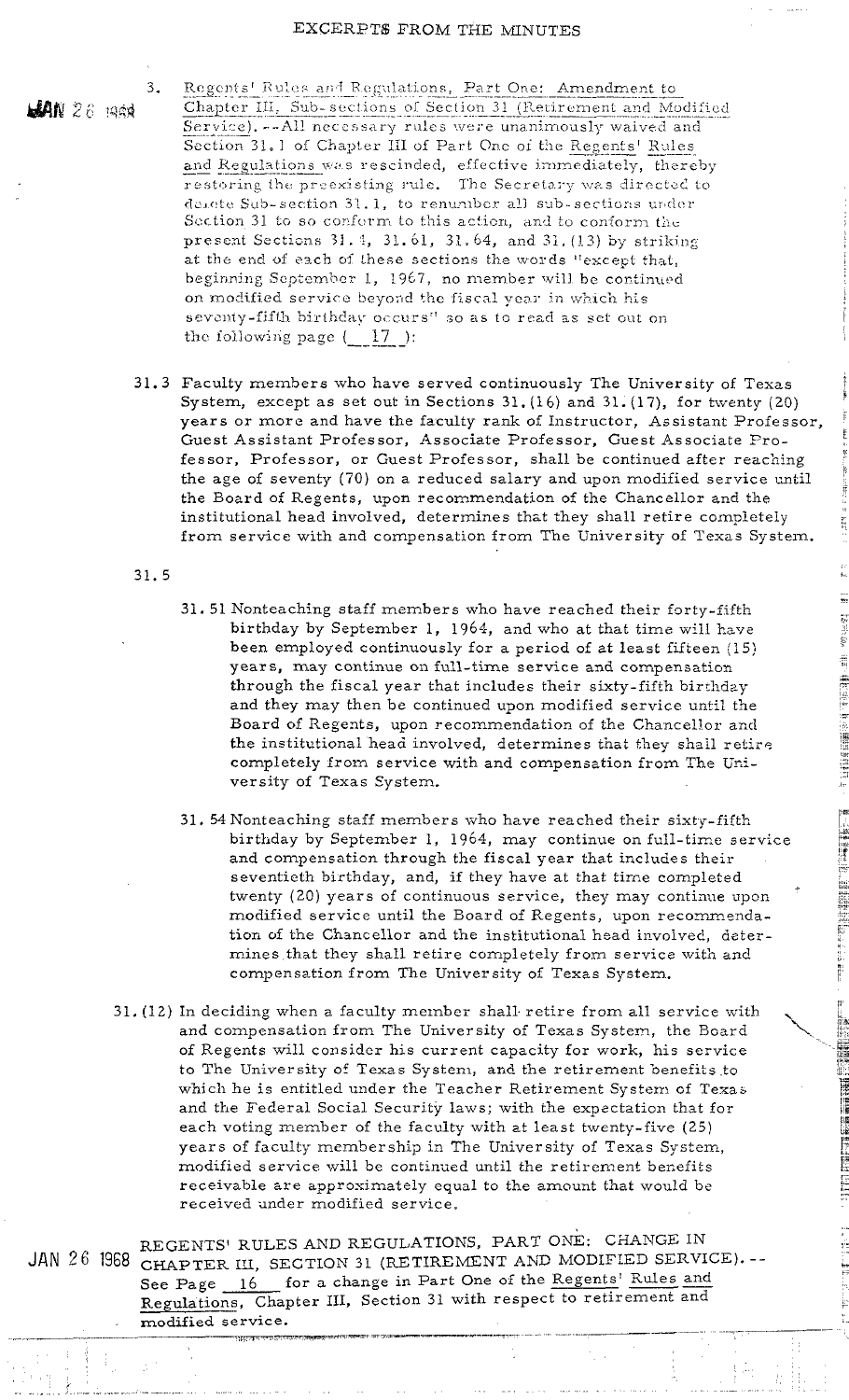REGENTS' RULES AND REGULATIONS, PART ONE: AMENDMENT TO CHAPTER III, SECTION 13 RELATING TO OUTSIDE EMPLOYMENT.--The rule (Part One, Chapter IX, Section 4) requiring the second reading of an amendment to the Regents' Rules and Regulations, Part One was waived. Section 13 and its subsections 13.1 through 13.6 were authorized deleted and the following substituted therefor:

# Sec. 13. Outside Employment.

- 13.1 Members of the University faculty or staff should not be discouraged from accepting appointments of a consultative or advisory capacity with governmental agencies, industry, or other educational institutions. The consideration to the University of such activity is the improvement of the individual by virtue of his continuing contact with real problems in the real world.
- 13.2 Members of the faculty or staff should be discouraged from accepting regular employment with units outside the University because this action would be divisive of loyalties and does not provide the return to the institutions indicated in 13.1.
- 13.3 Conflict of interest should be avoided in all instances of outside employment, but conflict of interest in an academic institution means outside activity which intrudes upon the academic functions of teaching, scholarly activities, and service, to the institution.
- 13.4 Even in the case of members of the staff specifically engaged only in residence work, there exists an obligation, usually intermittent, to furnish expert knowledge and counsel for public benefit free of charge, provided that the meeting of this obligation by a faculty or staff member does not interfere with his regular duties, and provided further that in meeting this obligation a faculty or staff member on fulltime duty shall avoid undue competition with legitimate private agencies.
- 13.5 No member of the faculty or staff engaged in outside remunerative activities shall use in connection therewith the official stationery of The University of Texas System or any of its component institutions, or give as a business address any building or department of the institution.
- 13.6 No member of the faculty or staff shall accept employment or any position of responsibility if the discharge of such employment or responsibility will be antagonistic to the interests of the State of Texas or The University of Lexas System or any of its component institutions.
- 13.7 Every member of the faculty or staff who gives professional opinions must protect The University of Texas System and its component institutions against the use of such opinions for advertising purposes. That is, when he does work in a private capacity, he must make it clear to those who employ him that his work is unofficial and that the name of The University of Texas System and its component institutions is not in any way to be connected with his name, exceptions being made of the name of the author attached to books. pamphlets, and articles in periodicals.
- 13.8 No member of the faculty or staff shall accept pay from private persons or corporations for tests, assays, chemical analyses, bacteriological examinations, or other such work of a routine character, which involve the use of property owned by The University of Texas System or its component institutions, unless advance permission has been obtained from the institutional head and provision has been made for

DEC 7 1967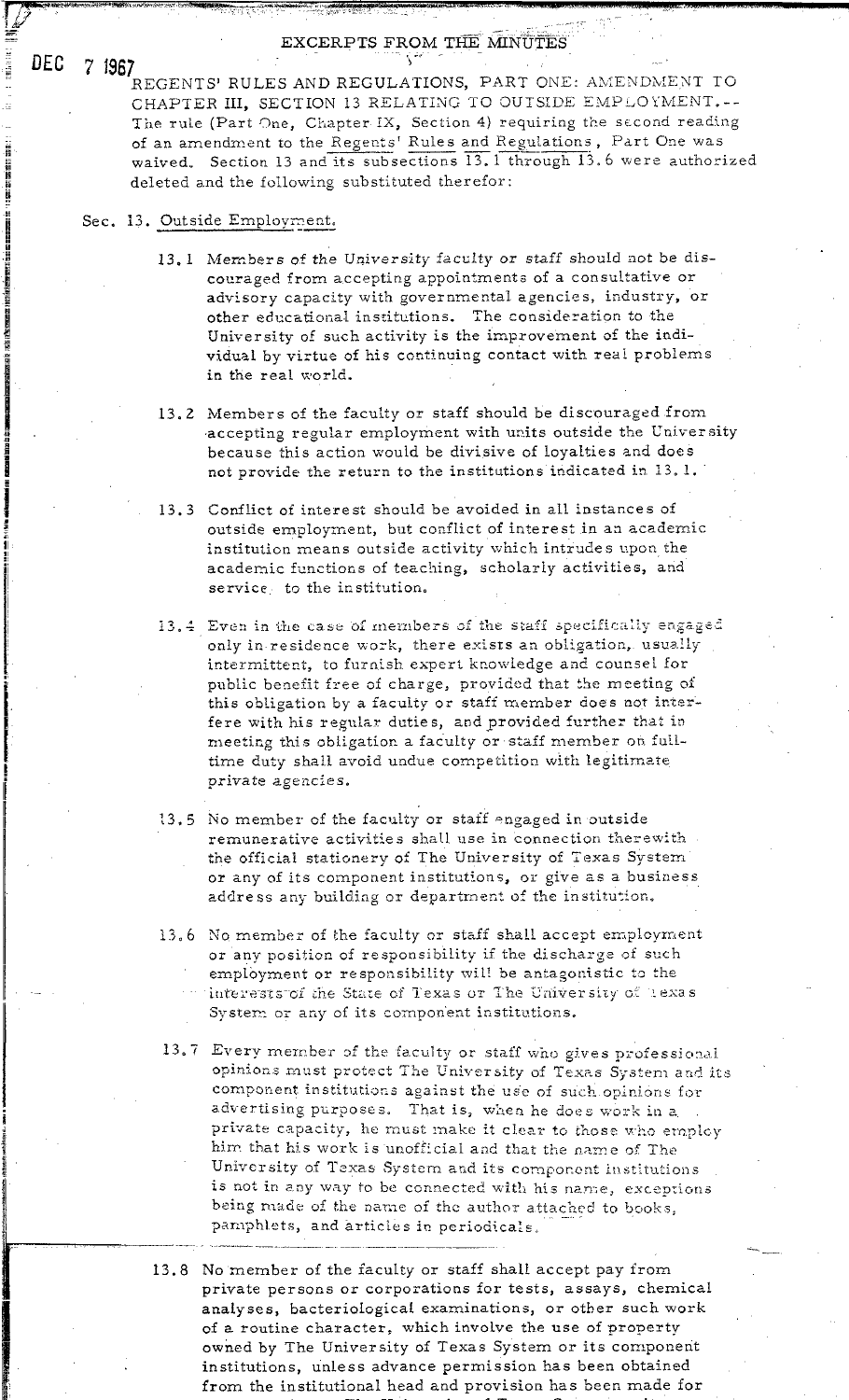waived. Section 13 and its subsections 13. 1 through 13. 6 were authorized deleted and the following substituted therefor:

# Sec. 13. Outside Employment.

- 13.1 Members of the University faculty or staff should not be discouraged from accepting appointments of a consultative or advisory capacity with governmental agencies, industry, or other educational institutions. The consideration to the University of such activity is the improvement of the individual by virtue of his continuing contact with real problems in the real world.
- 13.2 Members of the faculty or staff should be discouraged from accepting regular employment with units outside the University because this action would be divisive of loyalties and does not provide the return to the institutions indicated in 13.1.
- 13.3 Conflict of interest should be avoided in all instances of outside employment, but conflict of interest in an academic institution means outside activity which intrudes upon the academic functions of teaching, scholarly activities, and service, to the institution.
- 13.4 Even in the case of members of the staff specifically engaged only in residence work, there exists an obligation, usually intermittent, to furnish expert knowledge and counsel for public benefit free of charge, provided that the meeting of this obligation by a faculty or staff member does not interfere with his regular duties, and provided further that in meeting this obligation a faculty or staff member on fulltime duty shall avoid undue competition with legitimate private agencies.
- 13.5 No member of the faculty or staff engaged in outside remunerative activities shall use in connection therewith the official stationery of The University of Texas System or any of its component institutions, or give as a business address any building or department of the institution.
- 13.6 No member of the faculty or staff shall accept employment or any position of responsibility if the discharge of such employment or responsibility will be antagonistic to the interests of the State of Texas or The University of texas System or any of its component institutions.
- 13.7 Every member of the faculty or staff who gives professional opinions must protect The University of Texas System and its component institutions against the use of such opinions for advertising purposes. That is, when he does work in a private capacity, he must make it clear to those who employ him that his work is unofficial and that the name of The University of Texas System and its component institutions is not in any way to be connected with his name, exceptions being made of the name of the author attached to books, pamphlets, and articles in periodicals.
- 13.8 No member of the faculty or staff shall accept pay from private persons or corporations for tests, assays, chemical analyses, bacteriological examinations, or other such work of a routine character, which involve the use of property owned by The University of Texas System or its component institutions, unless advance permission has been obtained from the institutional head and provision has been made for compensation to The University of Texas System or its component institutions.
- 13.9 Outside employment and consultation for full-time faculty and staff members may be approved only when it is undertaken in conformity with the provisions in the institutional supplements.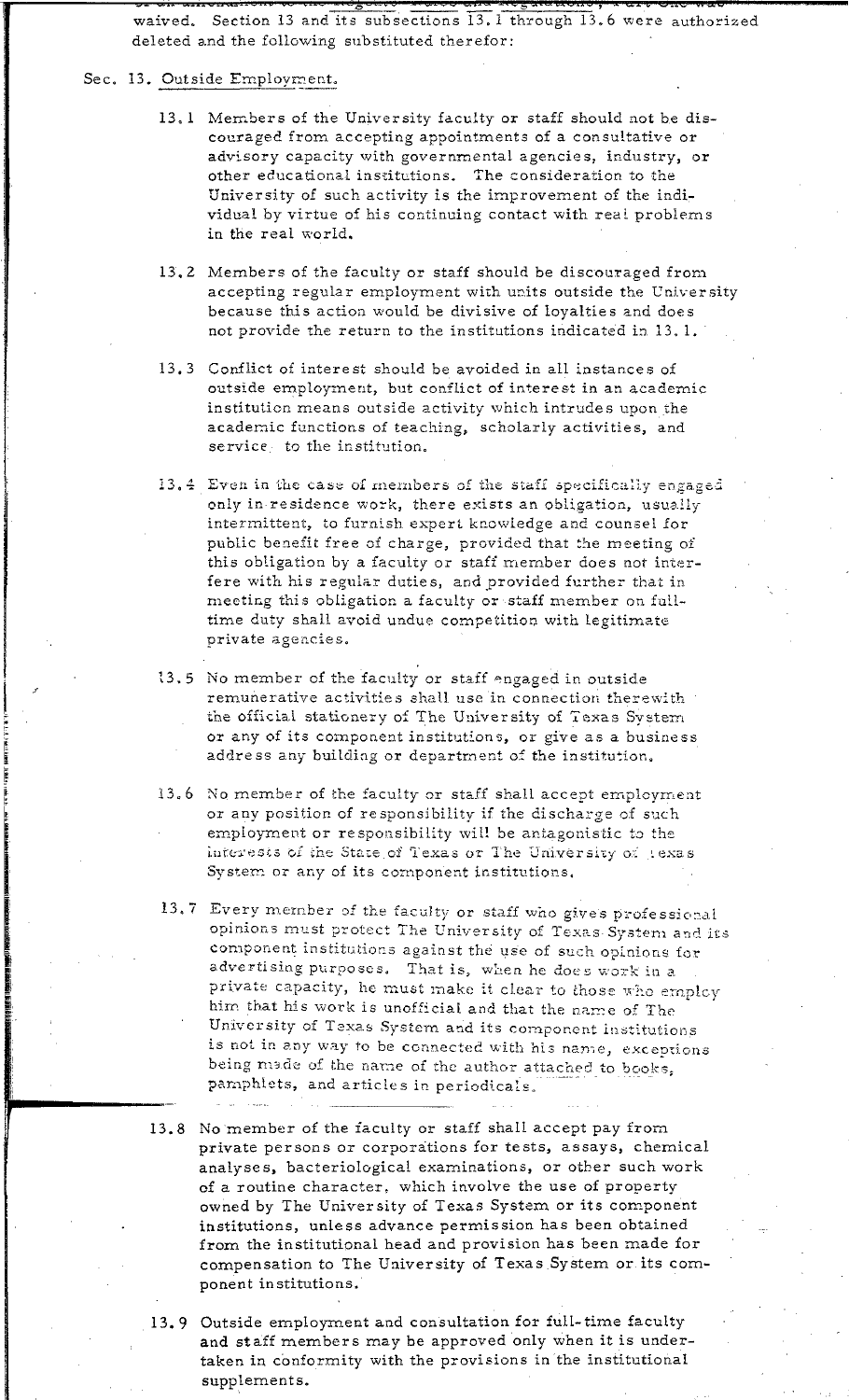### EXCERPTS FROM THE MINUTES

~, ...,

**,m** 

U. T. Austin: Exception to Section to Section 31.4 of Chapter III,  $\frac{\text{Part One of the Regents' Rules and Regulations, Professor R. L.}\text{Moore.}-Approval was given to make an exception to Section 31.4}$ of Chapter III, Part One of the Regents' Rules and Regulations and thereby to permit Professor R. L. Moore of The University of Texas Part One of the Regents' Rules and Regulations, Professor R. L. at Austin to continue supervising those graduate students working with him who were admitted to  $\tilde{P}$ h. D. candidacy on or before August 31, 1968 and who will complete degree requirements by August, 1969.

**MCT 28 1667** TO CHAPTER III RELATING TO LOYALTY OATH, AND CHAPTER VI **UGI 28 1967 RELATING TO STUDENT CONDUCT AND DISCIPLINE. -- The rule** (Part One, Chapter IX, Section 4) requiring the second reading of CEGENIS ROLES AND REGULATIONS, PART ONE: AMENDMENTO CHAPTER III RELATING TO LOYALTY OATH, AND CHAPTER<br>RELATING TO STUDENT CONDUCT AND DISCIPLINE. -- The rule<br>Part One, Chapter IX, Section 4) requiring the second reading of waived and the following amendments were adopted: 1. Amend the Regents' Rules and Regulations, Part One, was<br>
by deleting Sections 1.6, 1.61, 1.611, 1.612, 1.613, 1.62 and 1.63

- and by renumbering Sections 1.7 and 1-8 Sections 1. 6 and 1. 7 respectively. 2. and by renumbering Sections 1.0, 1.01, 1.011, 1.012, 1.015, 1.02 and 1.03<br>and by renumbering Sections 1.7 and 1.8 Sections 1.6 and 1.7<br>respectively.<br>Amend the <u>Regents' Rules and Regulations</u>, Part One, Chapter VI,<br>by d
- by deleting Section 3.4 and substituting in lieu thereof the following:

Sec. **3** Student Conduct and Discipline.

3.4 The use of intoxicating beverages is prohibited in classroom buildings, laboratories, auditoriums, library buildings, museums, faculty and administrative offices, intercollegiate and intramural athletic facilities, and all other public campus areas; provided, however, that with the prior consent of the institutional head, the foregoing he prior consent of the institutional head, the foregoing<br>rovisions of this section may be waived with respect to<br>ry specific affair which is sponsored by the institution any specific affair which is sponsored by the institution and which will not be attended by any student who is unaccompanied by his or her parent. However, with respect to the possession and consumption of alcoholic beverages, state law will be strictly enforced at all times on all property controlled by The University of Texas System and its component institutions.

rt der Journal Hornes og 1944 er hande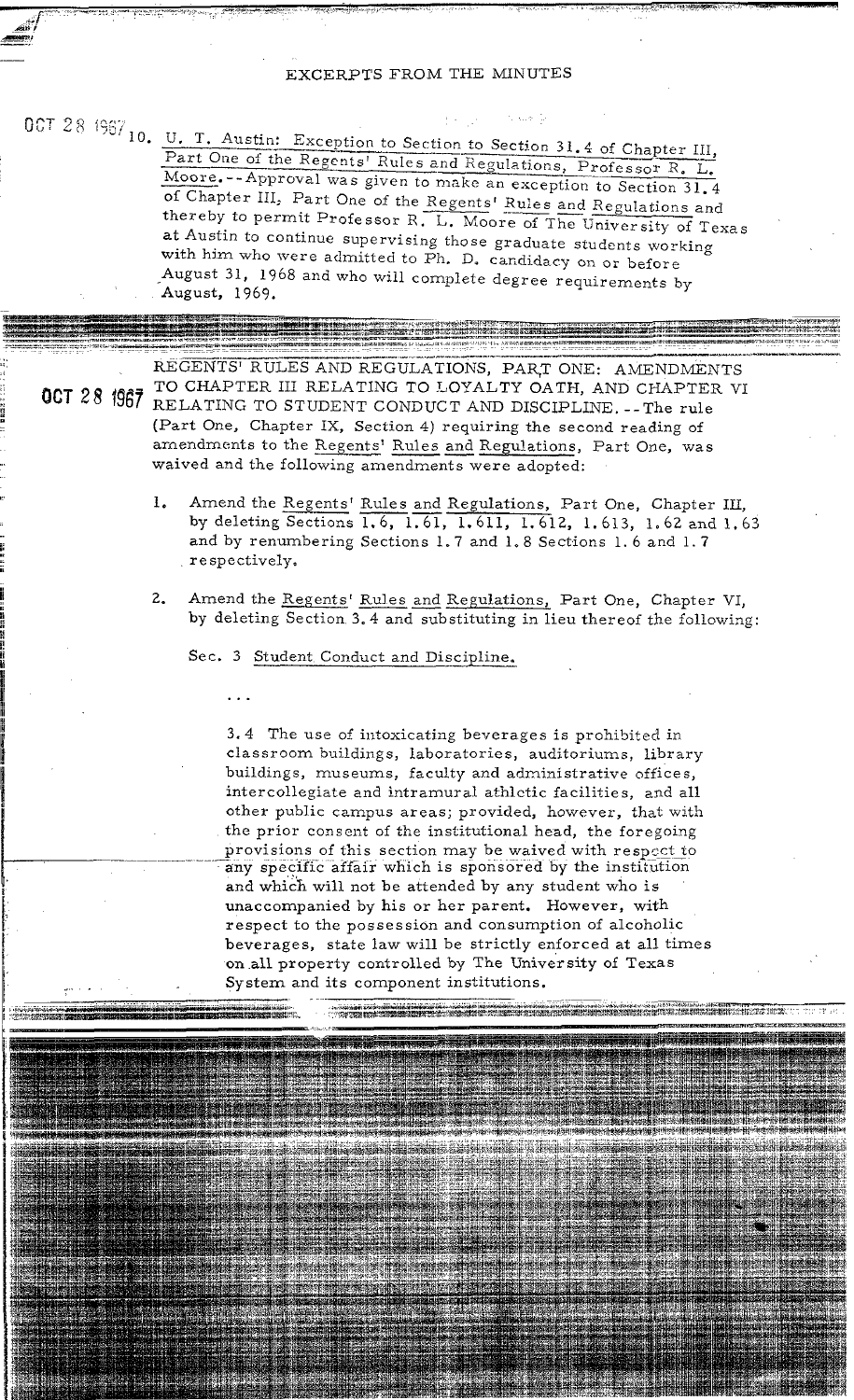REGENTS' RULES AND REGULATIONS, PART ONE: AMENDMENTS TO CHAPTER I1 AND CHAPTER VII RELATING TO THE UNIVERSITY

- SEP 13 1967 OF TEXAS SYSTEM DEVELOPMENT BOARD. -- The rule (Part One, SEP 13 1967 Chapter IX, Section 4) requiring the second reading of an amendment TO CHAPTER II AND CHAPTER VII RELATING TO THE UNIVERSIT.<br>OF TEXAS SYSTEM DEVELOPMENT BOARD.--The rule (Part One,<br>Chapter IX, Section 4) requiring the second reading of an amendmen-<br>to the Regents' Rules and Regulations, Pa OF TEXAS SYSTEM DEVELOPMENT BOARD.--The rule (Part One Chapter IX, Section 4) requiring the second reading of an amendment to the Regents' Rules and Regulations, Part One was waived and the following amendments to the Rege One, Chapter I1 and Chapter VII, were adopted: UF TEANS SISTEM DEVELOPMENT BOAKD. -- The rule (Part One, Chapter IX, Section 4) requiring the second reading of an amendment to the Regents' Rules and Regulations, Part One, Chapter II and Chapter VII, were adopted:<br>1. Am
	- Section 2. 1 by adding "Executive Director of The University of Texas System Development Board," on the fifth full line of the section between "Business Affairs, " and "the Comptroller. "
	- of the section between "Business Affairs," and "the Comp<br>troller."<br>2. Amend the <u>Regents' Rules and Regulations</u>, Part One,<br>Chapter II, by adding the following as a new section to be numbered 2.47 and by changing Sections 2.47, 2.48, 2.49, 2.4(10), 2.4(11), and their respective subdivisions to 2.48, 2.49, 2.4(10), 2.4(11), and 2.4(12):

2.47 The Executive Director of The University of Texas System Development Board. The Executive Director of The University of Texas System Development Board is an officer of the Central Administration.

- 2. 471 In carrying out his duties and responsibilities, he:
	- Serves as executive officer for The Univer- $2,471(1)$ sity of Texas System Development Board.
	- Acts under the authority delegated by the  $2,471(2)$ Chancellor for private fund developrnent for The University of Texas System.
	- Develops, administers, and co-ordinates  $2,471(3)$ policies and activities involving internal foundations and University-related external foundations.
	- $2.471(4)$ Collaborates with executive heads of the component units in development programs.
	- Go-ordinates or directs efforts of University  $2,471(5)$ officials to create a favorable climate for philanthropic support among various constituencies including alumni, foundations, business and industry, associations, parents

 $2.471(6)$ 

of students, friends, and benefactors. Advises University administrative officials, deans, and directors on projects involving private gift support, suggests possible granting agencies or benefactors, and assists when needed in the preparation of grant proposals and their presentation.

 $-93-$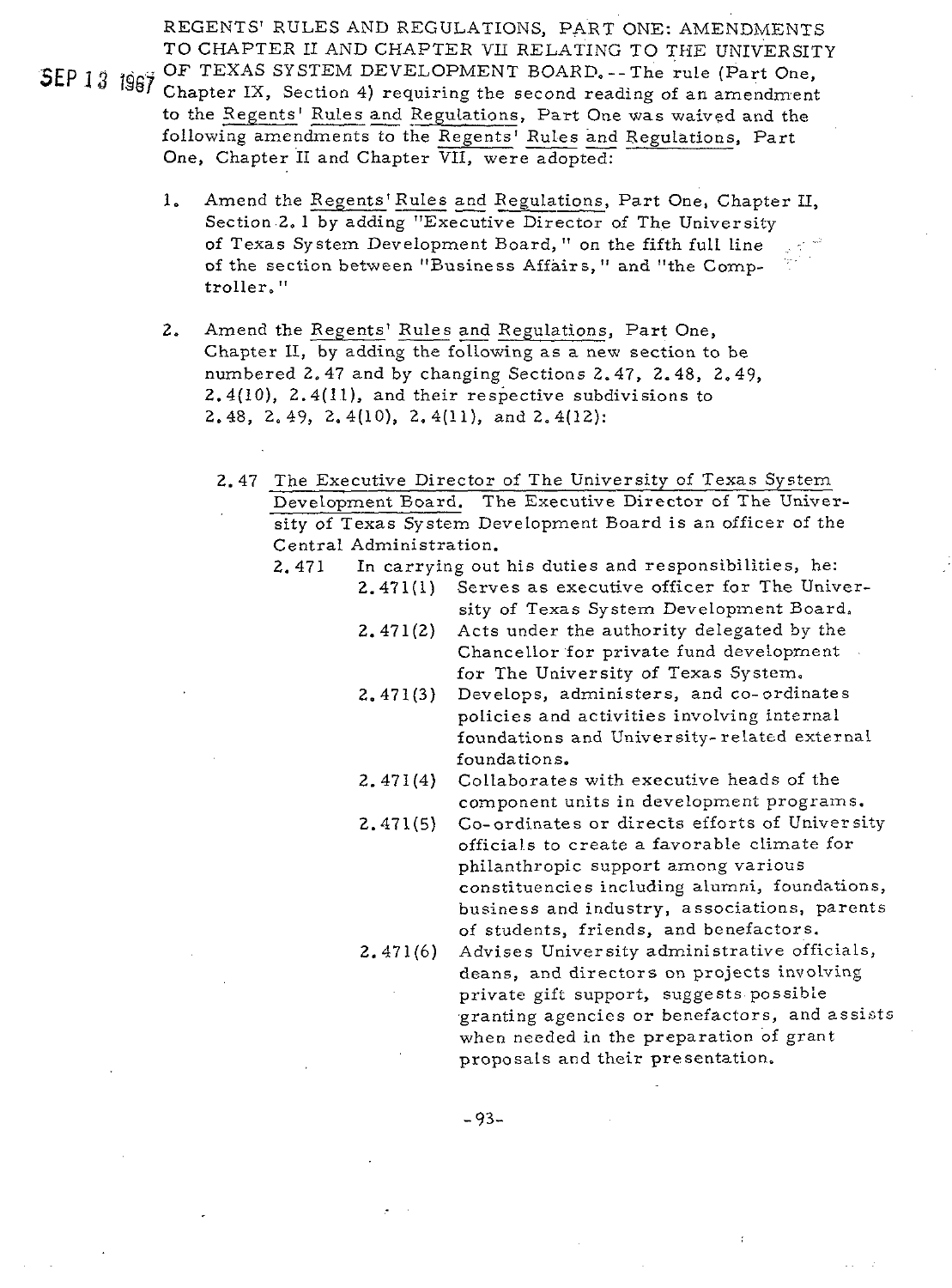2.471(7) Establishes procedures for the preparation of gift records, gift processing, gift acknowledgments, and gift dockets for the Board of Regents.

# 2.472 The Executive Director of The University of Texas System Development Board reports to and is responsible to the Chancellor.

- **2. 13. Per Section And Tensor** Chancellor.<br> **3.** Amend the <u>Regents' Rules and Regulations</u>, Part One, Chapter II, by changing in Section 3.21(11) the period (.) to a comma (, ) and adding the following: "and in collaboration with the Executive Director of the University Development Board. "
- 4. Amend the Regents' Rules and Regulations, Part One, by deleting Chapter VII and substituting in lieu thereof the following:

### CHAPTER VII

# THE UNIVERSITY OF TEXAS SYSTEM DEVELOPMENT BOARD AND FOUNDATIONS

# Sec. 1. The University of Texas System Development Board.

- 1.1 Responsibilities of the Board of Regents and Administrative Officials of The University of Texas System in Private Fund Development.-- Among the most important responsibilities of the Board of Regents are those of establishing policies and procedures by which the developmental needs of The University of Texas System and its component institutions can be determined and of directing vigorous efforts to attract private fund support for meeting these needs. For the discharge of these responsibilities, the Chancellor is to serve as the chief executive agent of the Board of Regents, with fund development a major obligation, and the administrative head of each component institution is to serve as chief executive officer in this regard for his institution.
- 1.2 Responsibilities and Duties of The University of Texas System Development Board:
	- 1.21 The University of Texas System Development Board is the agency responsible to the Chancellor, and through him to the Board of Regents, for all private fund development for The University of Texas System. Provided, however, that with the approval of the Chancellor and the Board of Regents any component institution may have a fund development group dedicated to its own unique interests.
	- 1.22 The University of Texas System Development Board shall, after conference with the Chancellor, recommend to the Board of Regents policies which shall govern activities and respon-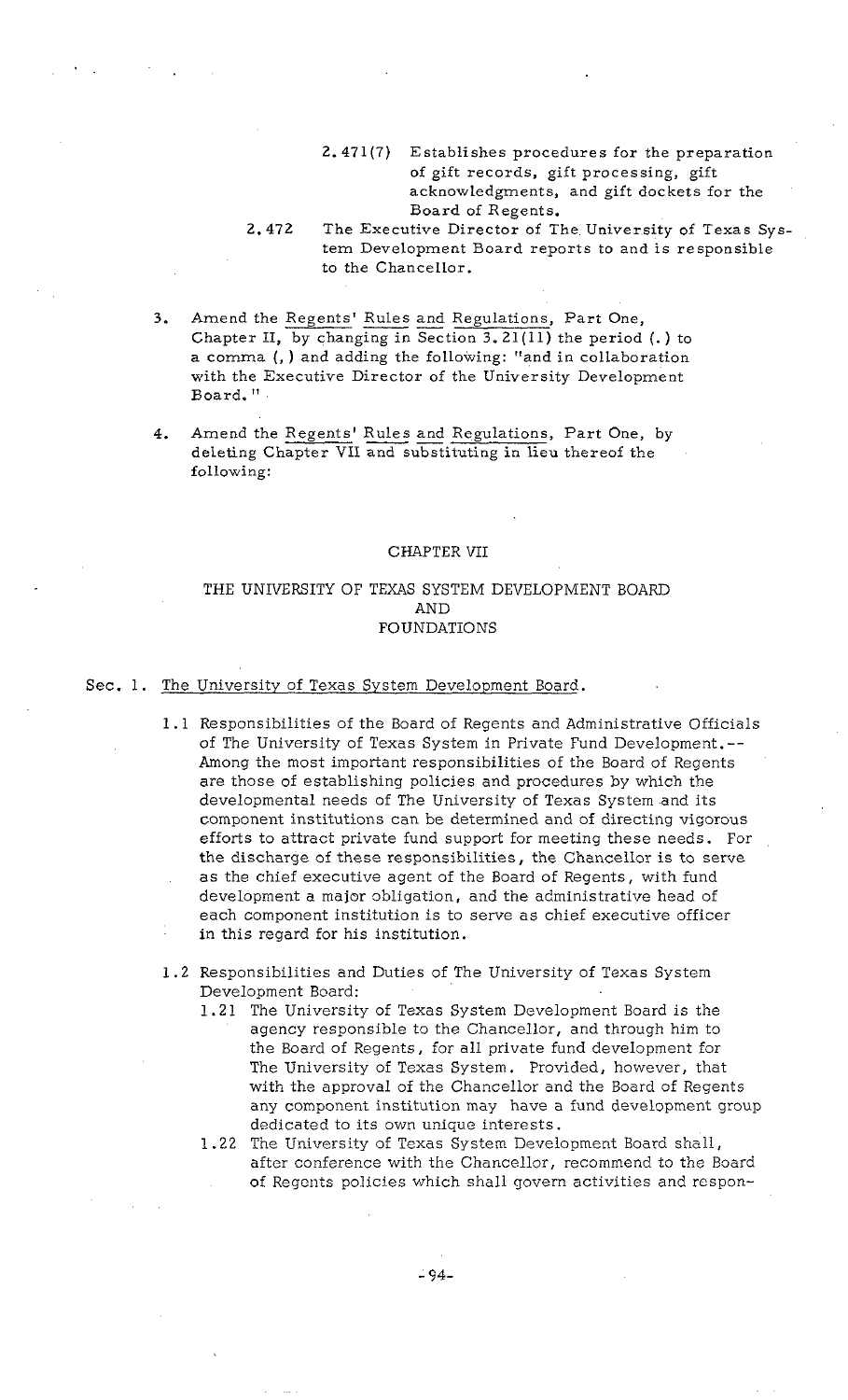sibilities in cultivating and securing private funds for The University of Texas System and its component institutions.

1.23 In the absence of unusual circumstances, no major fund development effort or decision not covered by previously adopted regulations of the Board of Regents shall be recommended by the Chancellor to the Board of Regents without prior advice thereupon by The University of Texas System Development Board, which advice shall be transmitted to the Board of Regents.

- 1.24 All fund development agencies and organized fund development enterprises of The University  $\sim$ : Texas System shall be : under the jurisdiction of The University of Texas System Development Board and shall operate under policies adopted by it and approved by the Chancellor and the Board of Regents.
- 1.25 The University of Texas System Development Board shall have particular responsibility for formulating and actively promoting support for both current' and long-term programs designed to meet developmental needs of The University of Texas System and its component institutions. The Chancellor shall lay before The University of Texas System Development Board at periodic intervals descriptions of current needs as determined by the Board of Regents, the University administration, and the several faculties, taking into account any such needs as The University of Texas System Development Board has recommended for consideration. The University of Texas System Development Board should also be continuously alert to gift possibilities not necessarily related to predetermined projects. The programs of activities formulated by The University of Texas System Development Board shall be submitted to the Chancellor and the Board of Regents for information, and periodic reports of progress shall be made. It is expected that the continuing program of The University of Texas System Development Board will include vigorous cultivation and dissemination of information supporting gifts and endowments.
- 1.3 Composition and Operation of The University of Texas System Development Board.

1.31 The University of Texas System Development Board shall consist of one member of the Board of Regents designated by the Chairman, with the consent of the Board of Regents, the Chancellor, six members named by the Executive Council of the Ex-Students' Association of The University of Texas at Austin, and at least fifteen members named by the Board of Regents.

All appointees, except the Chancellor and the member from the Board of Regents, shall serve for three-year terms. Terms are staggered and begin on September 1 of the appropriate year. In selecting members, the Board of Regents and the Executive Council of the Ex-Students' Association of The University of Texas at Austin shall give due consideration to geographical and component institution factors. Vacancies shall be filled by the original appointing agency.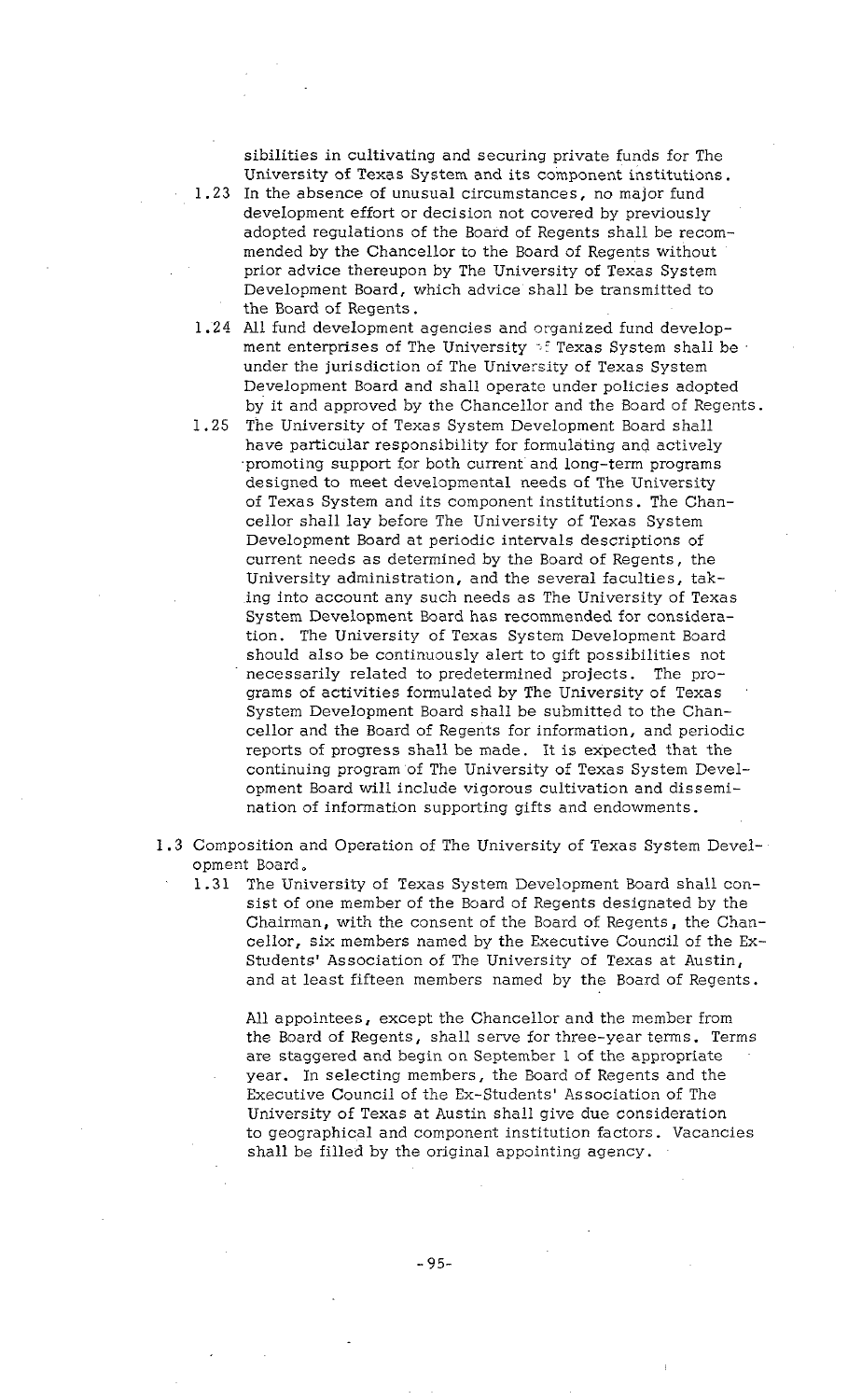- 1.32 The University of Texas System Development Board shall designate one of its members as Chairman, and shall provide for such other officers as it deems necessary. It shall adopt bylaws governing its operations and shall file them, and subsequent amendments thereto, with the Secretary to the Board of Regents. It shall cause accurate minutes of its proceedings to be kept, and shall file copies with the Chancellor and the Secretary to the Board of Regents. It shall prepare an annual evaluation report on its activities, incorporating such recommendations as it cares to make, and transmit this report to the Chancellor and to the Board of Regents through the Secretary to the Board.
- 1.33 The Development Board shall conduct its operations to accord with policies and regulations of the Board of Regents, and shall make recommendations concerning modifications and additions to those policies through the Chancellor to the Board of Regents.
- 1.4 General Policies of The University of Texas System Development Board:
	- 1.41 The University of Texas System Development Board shall seek to enlist the aid of numerous friends of The University of Texas System and its component institutions in fund development efforts, and may establish such committees and other groups as seem desirable in carrying out its program.
	- 1.42 The University of Texas System Development Board shall serve all component institutions of The University of Texas System.
	- 1.43 The University of Texas System Development Board will work closely with all internal foundations, and no such foundation shall be established or continued in existence except with the approval of the Chancellor and the Board of Regents. The executive officer of The University of Texas System Development Board shall be responsible for stimulating, guiding, and assisting the internal foundations and may require suitable annual reports from each. All such activities shall be coordinated through the office of the respective institutional heads.
	- 1.44 From time to time, special campaigns for specific objects may be conducted, with or without the assistance of private fund-raising counsel. Such campaign may originate upon recommendation by the Board of Regents, the Chancellor, or the institutional head with the Chancellor's concurrence, or The University of Texas System Development Board. No such campaign shall be authorized or undertaken, however, until The University of Texas System Development Board has recommended concerning it and the campaign has been approved by the Board of Regents.
	- 1.45 Notwithstanding the provisions hereof conferring authority upon and placing responsibility in The University of Texas System Development Board for fund development and fund raising, it is understood that the Ex-Students' Association of The University of Texas at Austin and its counterparts at other component institutions may engage in fund raising for their own support through dues and payments for memberships,

 $-96-$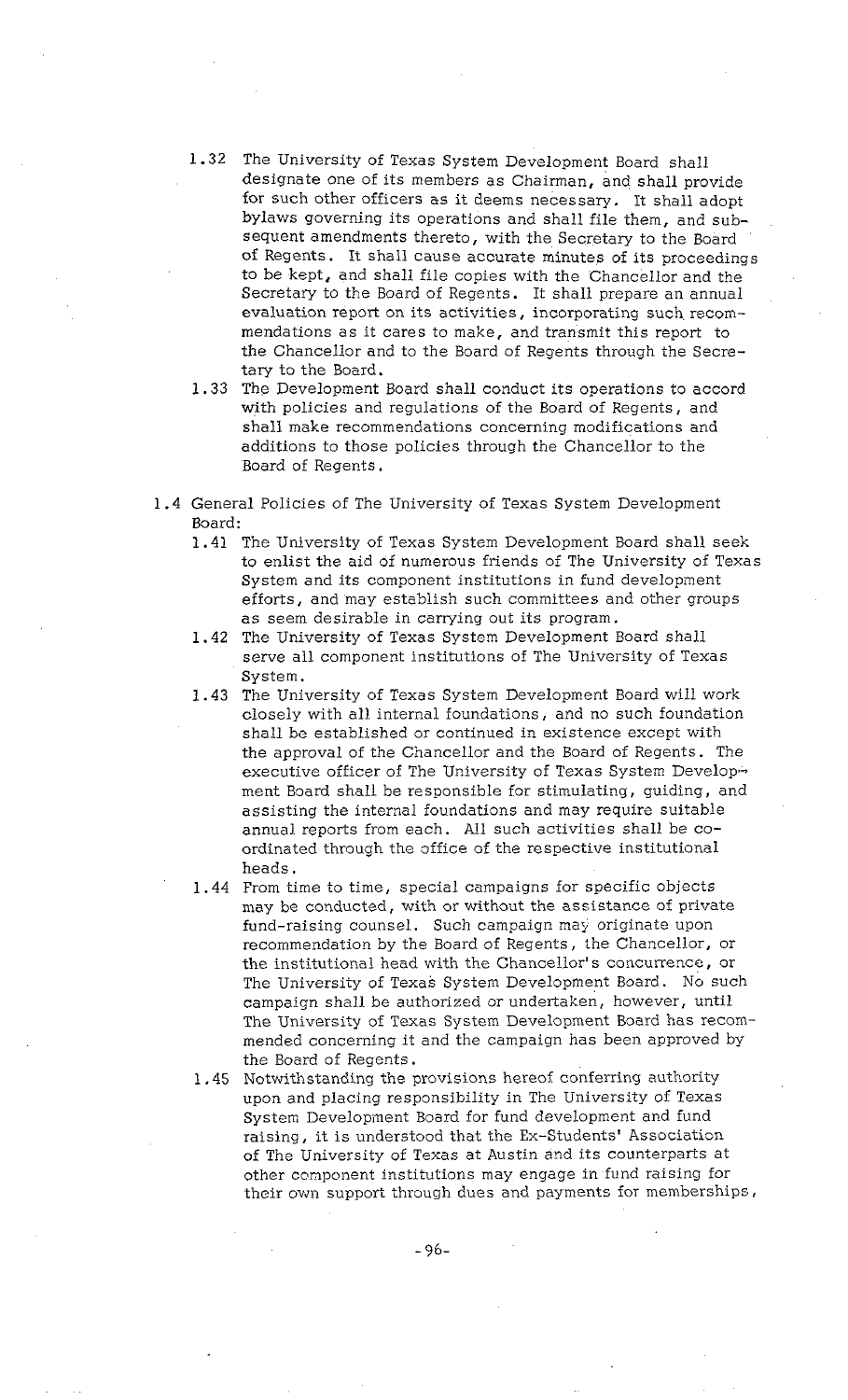both annual and life. However, it is hoped and expected that such ex-students associations will not sponsor or participate in any other organized fund-raising effort without first consulting and advising with The University of Texas System Development Board, the Chancellor, and the Board of Regents.

- 46 The Development Board shall recommend, and upon authorization of the Board of Regents, effectuate such recognition of donors as appears wise.
- 1.5 Executive Office of The University of Texas System Development Board:
	- 1.51 Within the Office of the Chancellor there shall be an officer responsible to the Chancellor and to The University of Texas System Development Board as its executive officer. He shall be appointed by the Chancellor upon recommendation of The University of Texas System Development Board. He is to be charged solely with fund development activity, and subject to supervision, evaluation, and termination of employment by the Chancellor. The Chancellor, however, shall secure periodic evaluations of this officer's services from The University of Texas System Development Board and take these into full account in continuing employment and in according recognition for accomplishment. He shall have such title and rank as established by the Board of Regents upon recommendation of the Chancellor and The University of Texas System Development Board.
	- 1.52 The University of Texas System Development Board executive officer shall have such staff and such operating funds as shall be determined from time to time by budgets recommended by him and said Development Board, endorsed by the Chancellor, and adopted by the Board of Regents. Duties of staff members shall be established by the executive officer.
- 1.6 Finances. --Financial support of The University of Texas System Development Board and the executive office shall be provided exclusively by appropriation of the Board of Regents. Such appropriation will be made through established budgetary procedures. The Board of Regents may accept gifts designated for use by The University of Texas System Development Board and may make such funds available for expenditure by said Development Board.
- Sec. 2. Foundations. -- The following policies shall govern the creation and administration of foundations:
	- 2.1 Internal Foundations.
		- 2.11 The establishment of internal foundations 'shall be limited to teaching and research divisions of The University of Texas System. This is not in any sense to be construed as excluding non-teaching and non-research divisions from seeking support from private sources through The University of Texas System Development Board as the authorized agency for correlating all fund-raising activities.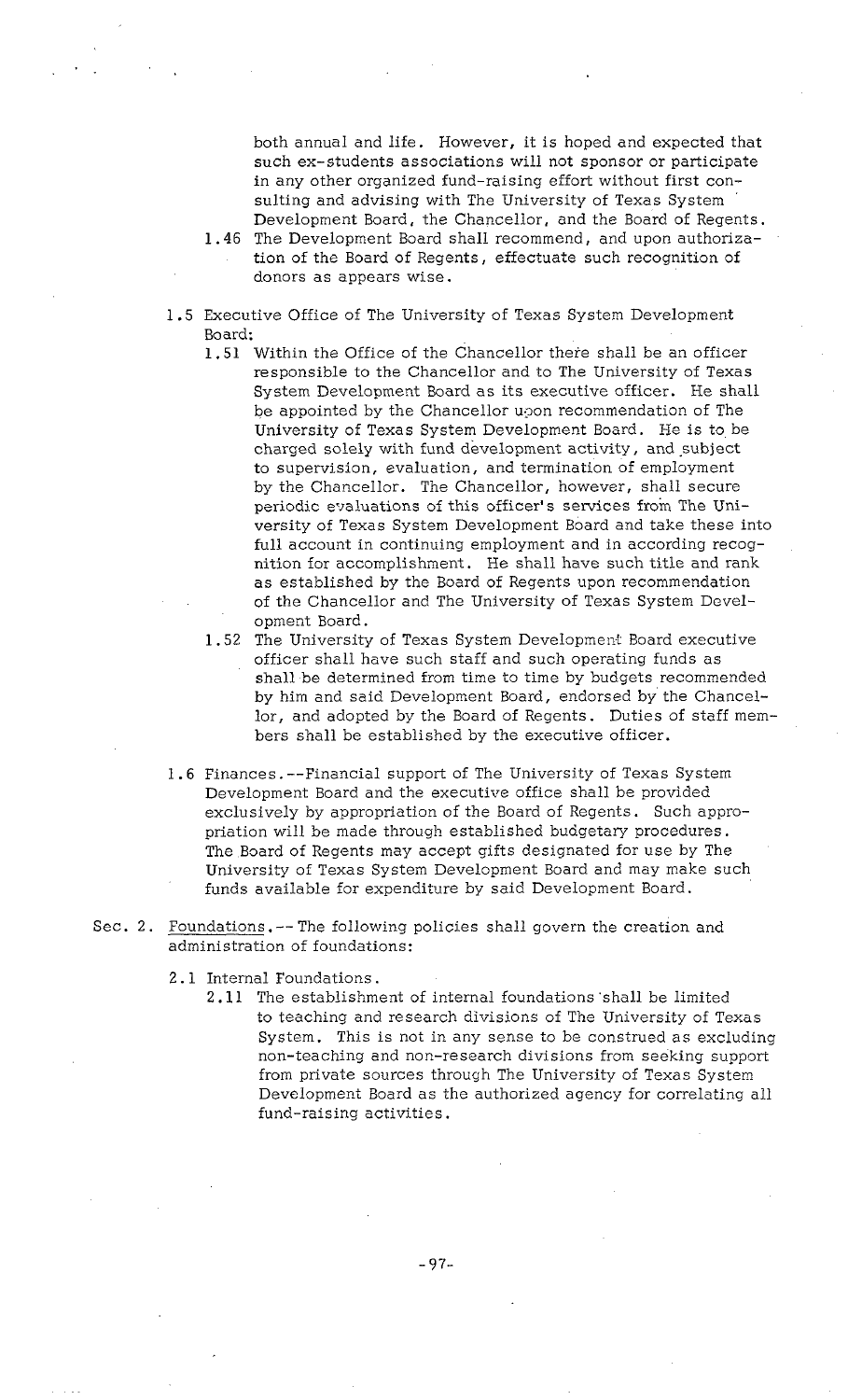2.12 The establishment of foundations for other than component institutions, colleges or schools shall be limited to 'divisions and departments with respect to which it can be clearly demonstrated that there exists actually or potentially the support of a strong business or professional group, such as' exists in the case of the Geology Foundation of The University of Texas at Austin, and the activities of which will not be in substantial conflict with the foundation which represents the school or college of which the division or department is a part. It is believed that divisions and departments which cannot meet these tests may effectively work as separate groups within the framework of the foundation which represents this school or college. The provisions now existing for the designation of special funds to be used for specific activities should continue within the framework of the various foundations. This opportunity to earmark funds obtained by specific groups should help to avoid stifling the interest and initiative of these groups.

2.13 ' Any foundation in addition to those now existing shall be authorized by the Board of Regents only after approval by The University of Texas System Development Board and by the Chancellor.

- 2.14 The work of all internal foundations shall be considered a part of the work of The University of Texas System Development Board, and each such foundation, through its directing head and the institutional head shall cooperate closely with The University of Texas System Development Board office and shall keep that office informed of its activities. It is the duty of The University of Texas System Development Board to cooperate with such foundations at all times and to stimulate their efforts by counsel, by personal contacts, and by providing promotional materials. Further, the foundations shall report periodically to The University of Texas System Development Board. Every effort should be made to permit free range of initiative within the foundations, but activities should be in conformity with The University of Texas System Development Board policies so as to permit maximum over-all achievements in fund raising.
- 2.15 There should be periodic reviews of the activities of each foundation to determine its effectiveness, and provision should be made for its dissolution if it is unproductive over a reasonable length of time.
- 2.16 Internal foundations shall not necessarily be restricted to The University of Texas at Austin but should be established at component institutions where conditions may warrant.
- 2.17 There shall be established, wherever practicable, advisory councils to the foundations. The Executive Director of The University of Texas System Development Board shall be an ex-officio nonvoting member of each such advisory council.

# 2.2 The presently authorized Internal Foundations are:

# Foundation Date Established

John Charles Townes Foundation (School of Law, The University of Texas at Austin) 1941

 $-98-$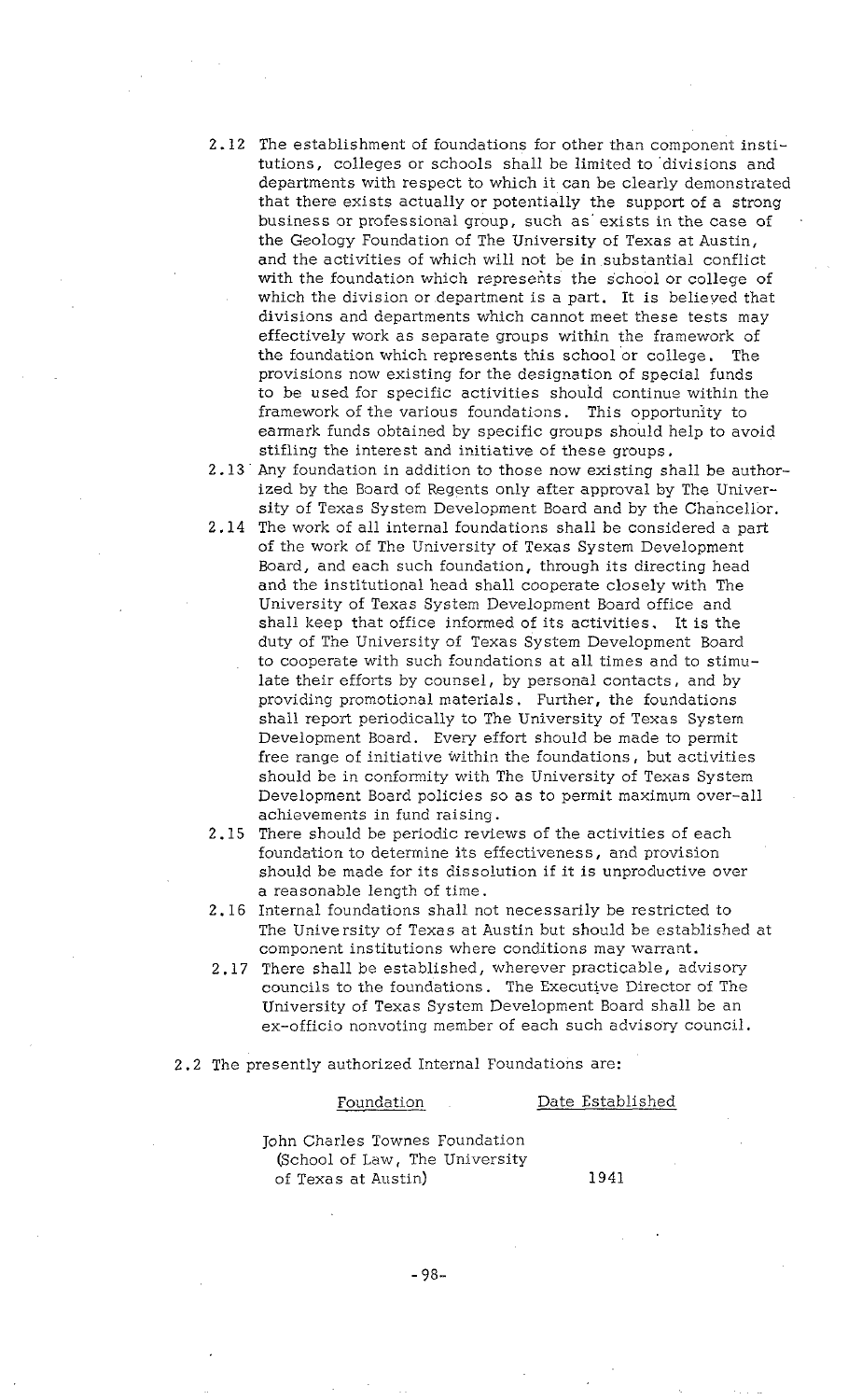| Foundation                                                                                        | Date Established |
|---------------------------------------------------------------------------------------------------|------------------|
| Pharmaceutical Foundation of<br>the College of Pharmacy<br>(The University of Texas at<br>Austin) | 1949             |
| Fine Arts Foundation of the College<br>of Fine Arts (The University of<br>Texas at Austin)        | 1950             |
| Architectural Foundation of the<br>School of Architecture (The<br>University of Texas at Austin)  | 1952             |
| Genetics Foundation of the Zoology<br>Department (The University of<br>Texas at Austin)           | 1952             |
| College of Business Administration<br>Foundation (The University of<br>Texas at Austin)           | 1953             |
| The Psychological Research Founda-<br>tion of The University of Texas at<br>Austin                | 1953             |
| Geology Foundation (The University<br>of Texas at Austin)                                         | 1953             |
| Arts and Sciences Foundation (The<br>University of Texas at Austin)                               | 1955             |
| Engineering Foundation (The Uni-<br>versity of Texas at Austin)                                   | 1955             |
| Teacher Education Foundation (The<br>University of Texas at Austin)                               | 1956             |
| School of Journalism Foundation<br>(The University of Texas at Austin)                            | 1959             |
| School of Social Work Foundation<br>(The University of Texas at Austin)                           | 1966             |
| The University of Texas at Arlington<br>Foundation                                                | 1967             |
| The University of Texas Medical<br>Branch at Galveston Foundation                                 | 1967             |
| rnal Foundation.                                                                                  |                  |

2.3 External Foundation.

2.31 The establishment of additional external foundations over which the Board of Regents and the Chancellor have no control shall be prohibited.